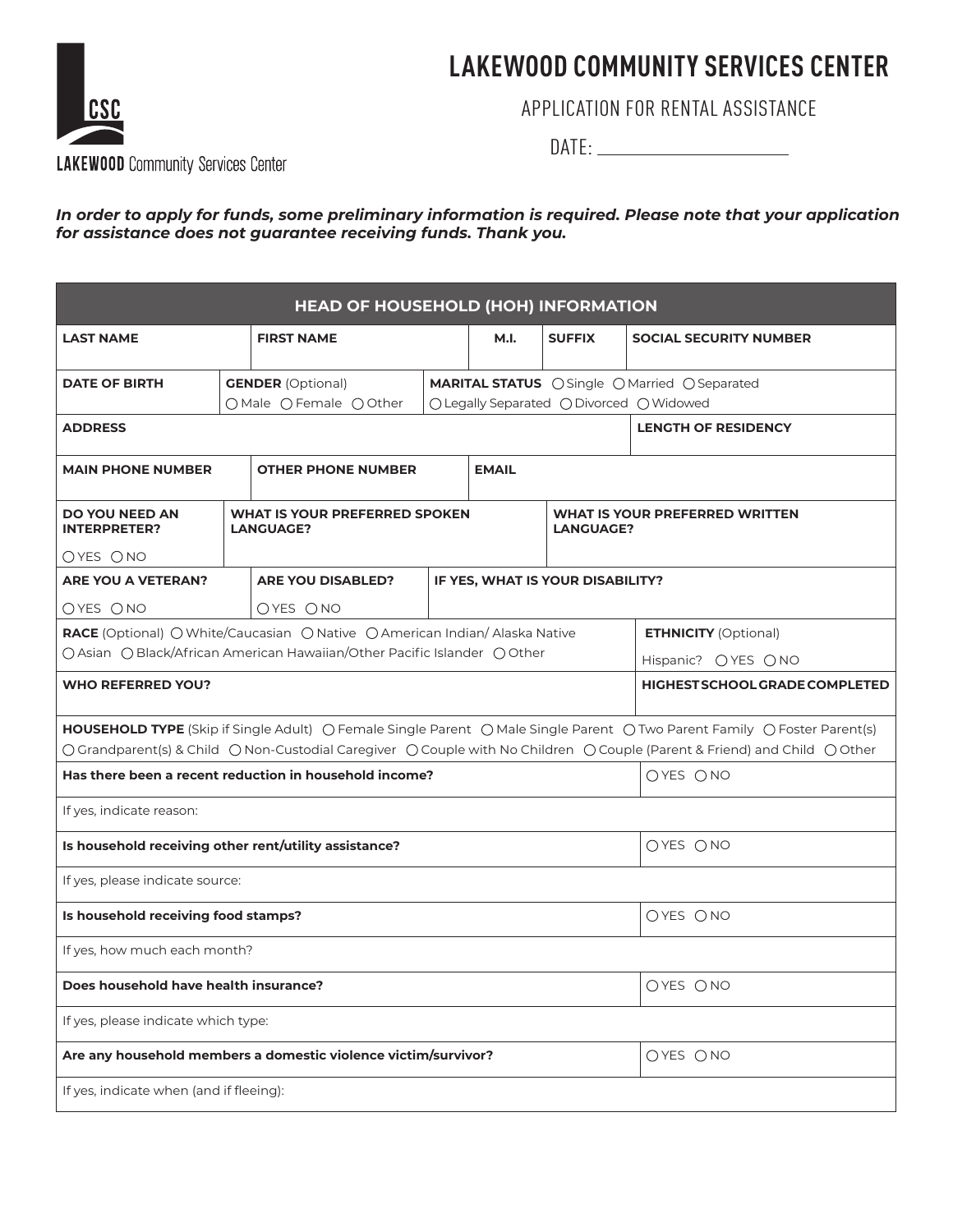|                   |           |        |     |     | <b>ADDITIONAL HOUSEHOLD MEMBERS</b> |                |      |                  |                          |
|-------------------|-----------|--------|-----|-----|-------------------------------------|----------------|------|------------------|--------------------------|
| <b>FIRST NAME</b> | LAST NAME | GENDER | DOB | SSN | RELATIONSHIP<br>TO HOH              | VETERAN<br>Y/N | RACE | <b>ETHNICITY</b> | <b>DISABILITY</b><br>Y/N |
|                   |           |        |     |     |                                     |                |      |                  |                          |
|                   |           |        |     |     |                                     |                |      |                  |                          |
|                   |           |        |     |     |                                     |                |      |                  |                          |
|                   |           |        |     |     |                                     |                |      |                  |                          |

| DESCRIBE THE CIRCUMSTANCES THAT LED YOU TO SEEK ASSISTANCE (Presenting Problem): |                                                |                                                |                        |        |                   |
|----------------------------------------------------------------------------------|------------------------------------------------|------------------------------------------------|------------------------|--------|-------------------|
|                                                                                  |                                                |                                                |                        |        |                   |
|                                                                                  |                                                |                                                |                        |        |                   |
|                                                                                  |                                                |                                                |                        |        |                   |
|                                                                                  |                                                | WHAT TYPE OF ASSISTANCE DO YOU NEED RIGHT NOW: |                        |        |                   |
|                                                                                  |                                                |                                                |                        |        |                   |
|                                                                                  |                                                |                                                |                        |        |                   |
|                                                                                  |                                                |                                                |                        |        |                   |
|                                                                                  |                                                | <b>ASSISTANCE REQUEST:</b>                     |                        |        |                   |
| Landlord Name:                                                                   |                                                |                                                | Landlord Phone Number: |        |                   |
| Amount of Rent Needed: \$                                                        | Court-Ordered Eviction: ○ Yes<br>$\bigcirc$ No |                                                |                        |        |                   |
| <b>MONTHLY EXPENSES:</b>                                                         |                                                |                                                |                        |        |                   |
| Rent:                                                                            | Gas:                                           | Electric;                                      |                        | Phone: | Cable / Internet: |
| Water / Sewer:                                                                   | Food:                                          | Transportation:                                |                        | Other: | Other:            |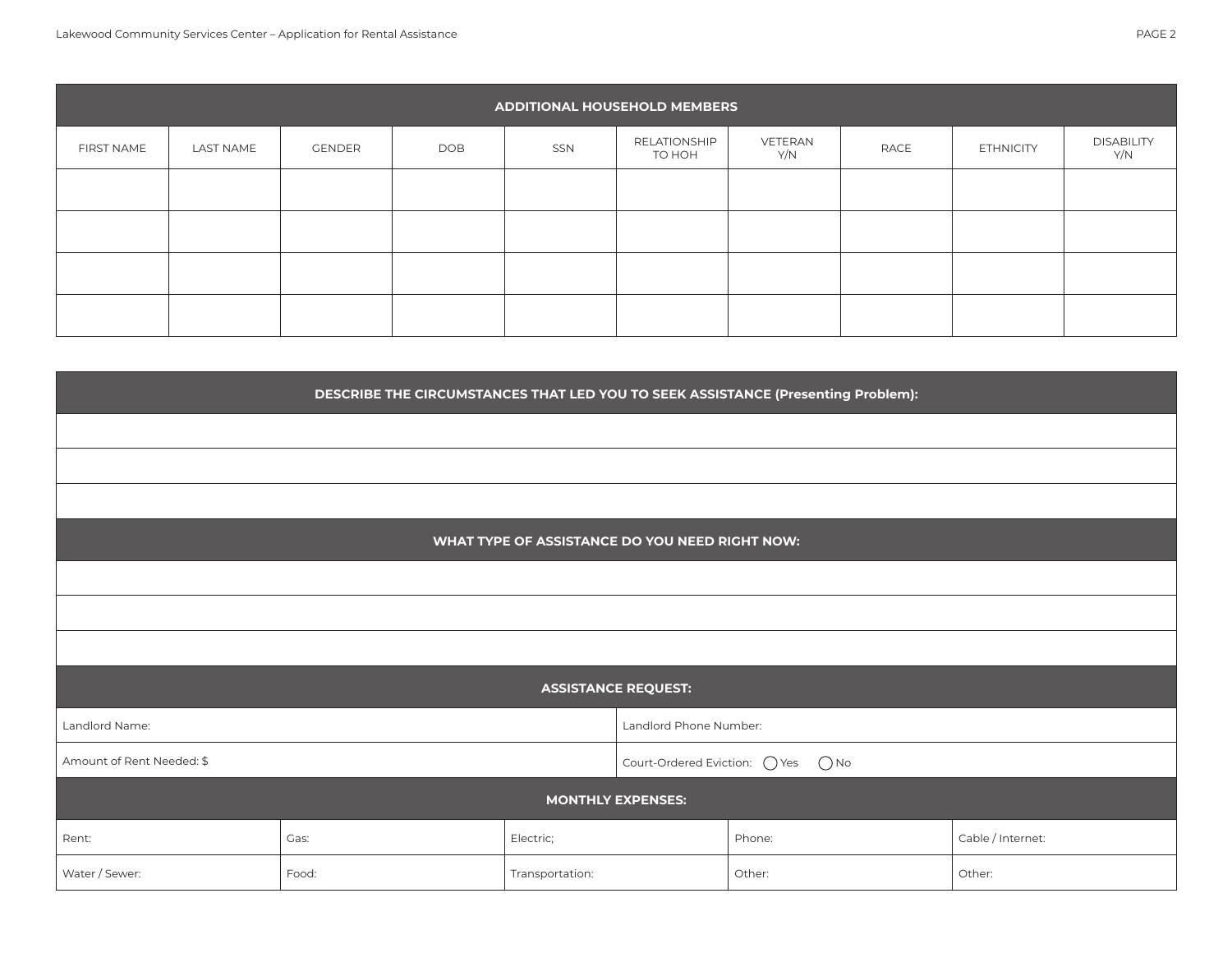# **CLEVELAND/CUYAHOGA COUNTY HMIS CONSENT AND RELEASE**

When you request or receive services from the Cuyahoga County Continuum of Care (CoC), information is collected about you and your household. This information is then entered into the Cleveland/Cuyahoga Homeless Management Information System (CCHMIS), a.k.a. Clarity Human Services. The CCHMIS is used by over 40 local, social service agencies to coordinate service delivery.

#### **What type of information is collected?**

- Basic identifying information for you and each member of your household (may include name, SSN, date of birth, gender, race, ethnicity, household information, phone numbers, military veteran status, disability status)
- Income information (sources and amounts of household income, employment information, work skills)

#### **What happens to the information collected?**

- With your approval, information collected is shared with other service agencies participating in HMIS for the purpose of coordinating service delivery, identifying needs, and tracking outcomes.
- CCHMIS aggregate data (non-identifying) may be used for community reports and shared with Federal, State, and local agencies and other institutions for the purpose of research and analysis. Client information is only shared with authorized persons.

*NOTE: CCHMIS uses many security protections to ensure confidentiality and only agencies that use CCHMIS can access this program. All partner agencies adhere to strict security policies to protect your privacy. HMIS software is highly secure.* 

#### **Why should you agree to have your information shared with other agencies that use Cuyahoga County Clarity Humans Services?** The benefits to sharing your information in HMIS are as follows:

- Reduce the number of visits to other agencies and forms completed;
- Identify other services or programs you may be eligible for;
- Better coordinate services for you and your household.

### **CLIENT INFORMED CONSENT/RELEASE OF INFORMATION AUTHORIZATION**

*You have the option to cancel access to personal information that you are providing about yourself and your minor children at any time. If you chose to cancel previous authorization, you must do so in writing. Please contact intake staff at the CoC Agency you're currently working with to formally rescind authorization. Please note that canceling authorization (rescinding authorization) will only impact future release of client information.*

**AUTHORIZATION OF CONSENT:** *All information may be shared with authorized personnel in participating and partner agencies relative to the CoC. Your release of information authorization is valid for three (3) years.* 

**SIGNATURE** of Client, Guardian, or Head of Household **PRINTED NAME DATE** 

### **REFUSAL OF CONSENT:** *I understand that services will not be withheld if l refuse consent.*

**SIGNATURE** of Client, Guardian, or Head of Household **PRINTED NAME DATE** 

### **ADDITIONAL HOUSEHOLD MEMBERS:**

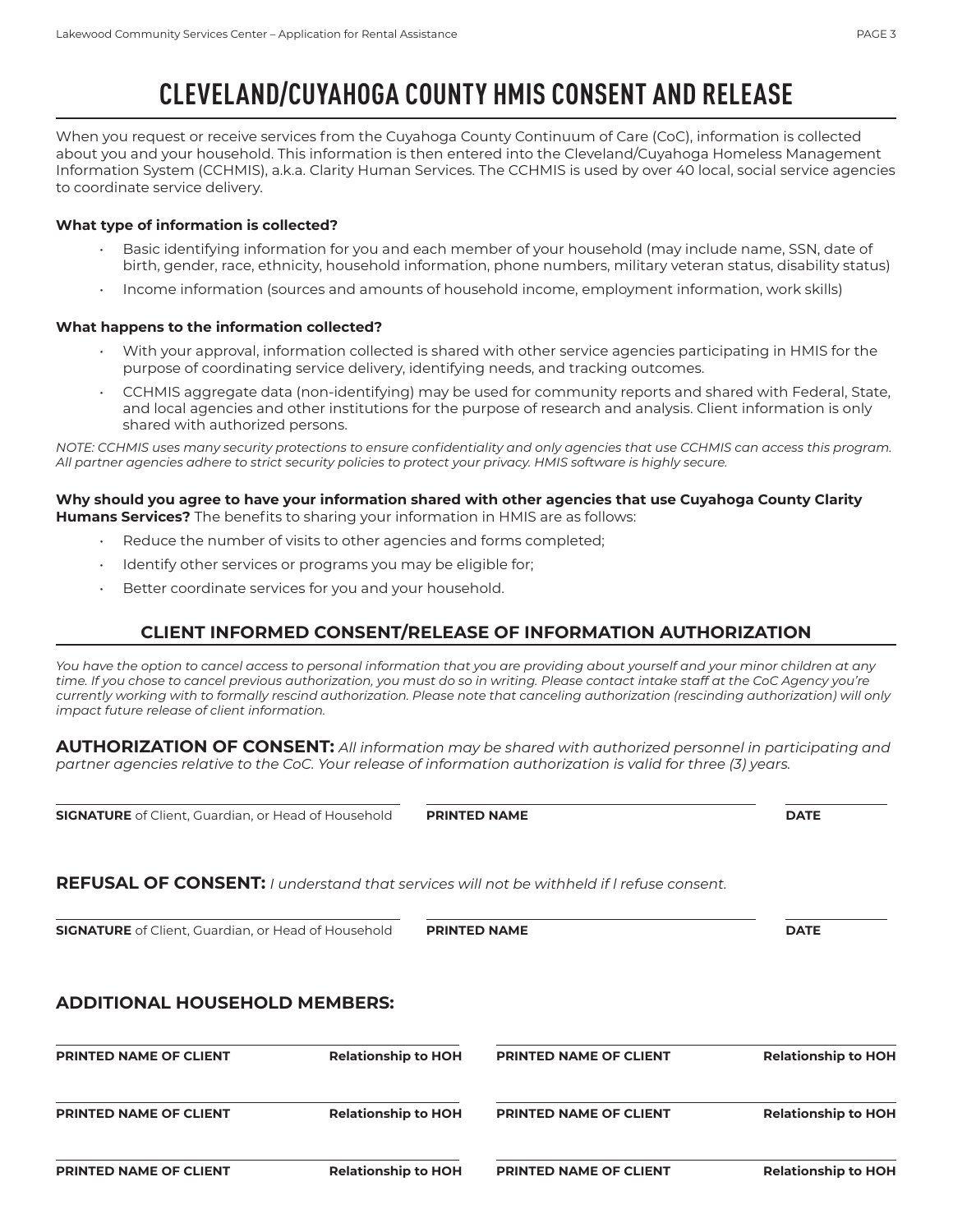# **COMPLAINT/GRIEVANCE/APPEAL PROCEDURES**

## **A. GENERAL POLICY**

It is the intent of agencies providing ESG assistance to respond quickly to complaints and appeals by the program participants. If the complaint is against Lakewood Community Services Center, please follow the following procedure.

- Submit written complaint to **Trish Rooney, Executive Director**
- She will investigate and recommend a solution

If the outcome of the agency's grievance process is not satisfactory to the client, a written complaint or appeal may be filed with the following agency:

**Office of Homeless Services 310 West Lakeside Ave., Suite 595 Cleveland, Ohio 44113**

### **B. PROCEDURES**

Any complaint or appeal must be submitted in writing within 30 days of action or decision and include the following information:

- The nature of the complaint or reason for appeal
- The date of occurrence or termination
- The parties involved
- The desired outcome of the review/appeal
- A signed release of information (if we must speak with outside entities)

Appeal process and timeline:

- Appeal will be reviewed by the Executive Director at LCSC and a written decision will be provided within 3 working days.
- If, after going through the agency's complete internal grievance/complaint process, the participant is not satisfied with the agency or administering agency decision, they may appeal to the Office of Homeless Services (see above info).
- Upon receiving a request for an appeal, the Office of Homeless Services will convene a subcommittee of representatives to conduct and process the appeal within five working days.
- If after receiving the written response from the Office of Homeless Services, the complaint is dissatisfied, then a written appeal may be made to the HUD Columbus office.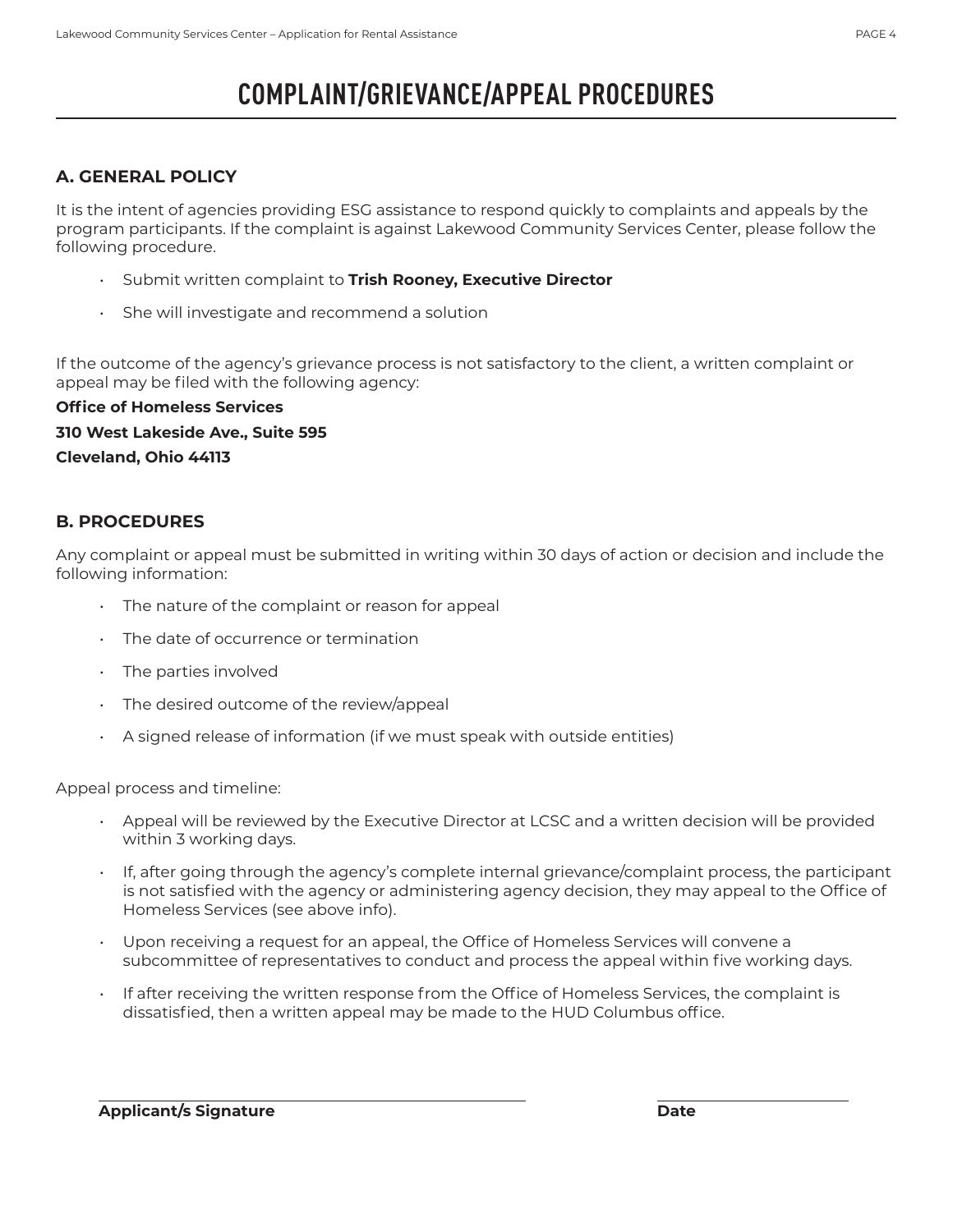| csc |  |
|-----|--|
|     |  |

**2020 CARES ACT INCOME VERIFICATION FORM** ALL INFORMATION IS KEPT CONFIDENTIAL

CLIENT NAME

ADDRESS

PHONE EMAIL

Each participant in this program is required by the Department of Housing and Urban Development to provide their annual income level to establish eligibility for this federally-funded program, and to verify race/ethnicity for data collection purposes only.

### **HOUSEHOLD MEMBERS AND INCOME**

1. List all household members (Working and not working, adults and children).

2. Current Annual Income is the estimated income for the current year including any wages, benefits, alimony, child support and other forms of financial income or support.

| <b>Household Member</b> | Name | Age                    | <b>Current Annual Income</b> |
|-------------------------|------|------------------------|------------------------------|
|                         |      |                        | \$                           |
| 2                       |      |                        | \$                           |
| 3                       |      |                        | $\updownarrow$               |
| $\overline{4}$          |      |                        | \$                           |
| 5                       |      |                        | \$                           |
| 6                       |      |                        | \$                           |
| 7                       |      |                        | \$                           |
| 8                       |      |                        | \$                           |
|                         |      | Total Household Income | \$                           |

### **INCOME ELIGIBILITY**

1. Select Household Size.

2. Select corresponding income range of the household in the same row to the right.

| Step 1                                   | Step 2                                               |                                                   |                                              |  |
|------------------------------------------|------------------------------------------------------|---------------------------------------------------|----------------------------------------------|--|
| <b>Number or Persons</b><br>in Household | <b>Extremely Low Income</b><br>(0 to 30% of MFI), \$ | <b>Very Low Income</b><br>(31% to 50% of MFI), \$ | <b>Low Income</b><br>(51% to 80% of MFI), \$ |  |
| (Check One)                              |                                                      | (Check One)                                       |                                              |  |
| 1 ( )                                    | $$16,000$ or less $\bigcirc$                         | $$16,000 - $26,600$ $\bigcirc$                    | $$26,600 - $42,600$                          |  |
| $2^{\circ}$                              | $$18,500$ or less $\bigcirc$                         | $$18,500 - $30,400$                               | $$30,400 - $48,650$                          |  |
| 3()                                      | $$21,720$ or less $\bigcirc$                         | $$21,720 - $34,200$                               | $$34,200 - $54,750$                          |  |
| 4 O                                      | \$26,200 or less $\bigcirc$                          | $$26,200 - $38,000$                               | $$38,000 - $60,800$                          |  |
| 5()                                      | \$30,680 or less ()                                  | $$30,680 - $41,050$ $\bigcirc$                    | $$41,050 - $65,700$                          |  |
| 6 Q                                      | $$35,160$ or less $\bigcirc$                         | $$35,160 - $44,100$                               | $$44,100 - $70,550$                          |  |
| 7 ( )                                    | \$39,640 or less $()$                                | $$39,640 - $47,150$                               | $$47,150 - $75,400$                          |  |
| $8+()$                                   | $$44,120$ or less $\bigcirc$                         | $$44,120 - $50,200$ $\bigcirc$                    | $$50,200 - $80,300$ $\bigcirc$               |  |

| <b>RACIAL CHARACTERISTICS (Circle One)</b> |                                                   |                                                   |  |  |
|--------------------------------------------|---------------------------------------------------|---------------------------------------------------|--|--|
| White                                      | Black-African American                            | Black-African American & White                    |  |  |
| Asian                                      | Asian & White                                     | $\bigcirc$ Native Hawaiian-Other Pacific Islander |  |  |
| ○ American Indian-Alaskan Native           | $\bigcirc$ American Indian-Alaskan Native & Black | $\bigcirc$ American Indian-Alaskan Native & White |  |  |
| <b>Other Multi-Racial</b>                  |                                                   |                                                   |  |  |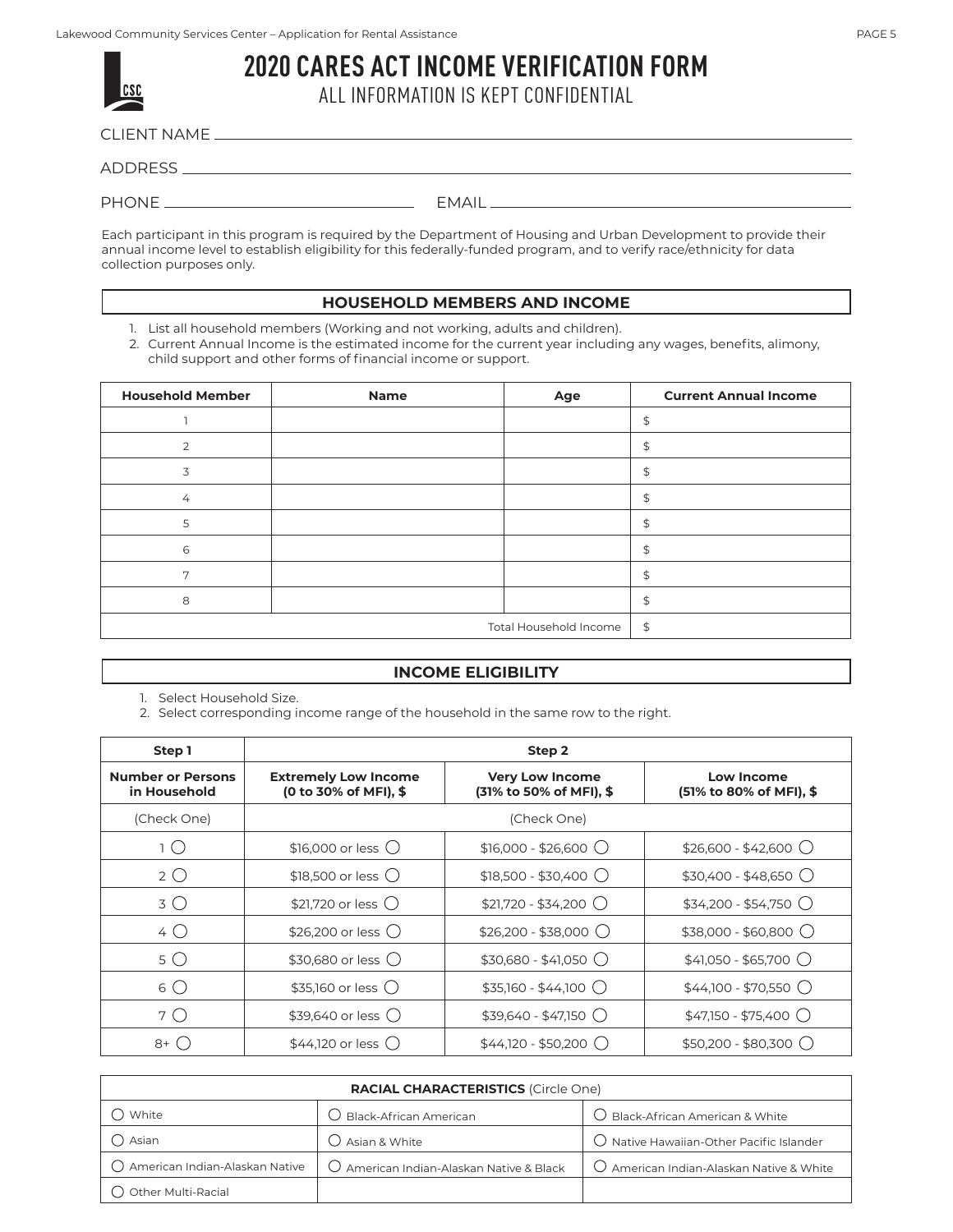| <b>CORONAVIRUS IMPACT</b>                    |                                                     |                                                                   |  |
|----------------------------------------------|-----------------------------------------------------|-------------------------------------------------------------------|--|
| Unemployed due to Coronavirus                | () Furlough or Reduced Income due to<br>Coronavirus | $\bigcirc$ At-Risk Person(s) Requiring quarantine<br>or isolation |  |
| Delinquent on Rent or undergoing<br>Eviction | $\bigcap$ Other impact from Coronavirus             |                                                                   |  |
| Explain                                      |                                                     |                                                                   |  |

| <b>Other Assistance Needed</b> |                                         |                             |  |  |
|--------------------------------|-----------------------------------------|-----------------------------|--|--|
| Food                           | $\bigcirc$ Emergency Utility Assistance | $\bigcup$ Rental Assistance |  |  |
| $\bigcirc$ Senior Service      | Other                                   |                             |  |  |
| Explain                        |                                         |                             |  |  |

### **CERTIFICATION**

I/We certify that I/We have been adversely impacted by the Coronavirus and I/We are seeking this assistance to address or mitigate an unmet need.

I/We certify that this assistance is meeting an unmet need that is not duplicated assistance from multiple sources for the same coronavirus response purpose, and the total assistance received for that purpose is not more than the total need.

I/We certify that this information is complete and accurate. I/We agree to provide, upon request, documentation on all income sources to the HUD Grantee/Program Administrator.

Participant's Signature Date and Date Date Date Date

**Effective June 1, 2020**

WARNING: The information provided on this form is subject to verification by HUD at any time, and Title 18, Section 1001 of the U.S. Code states that a person is guilty of a felony and assistance can be terminated for knowingly and willingly making a false or fraudulent statement to a department of the United States Government.